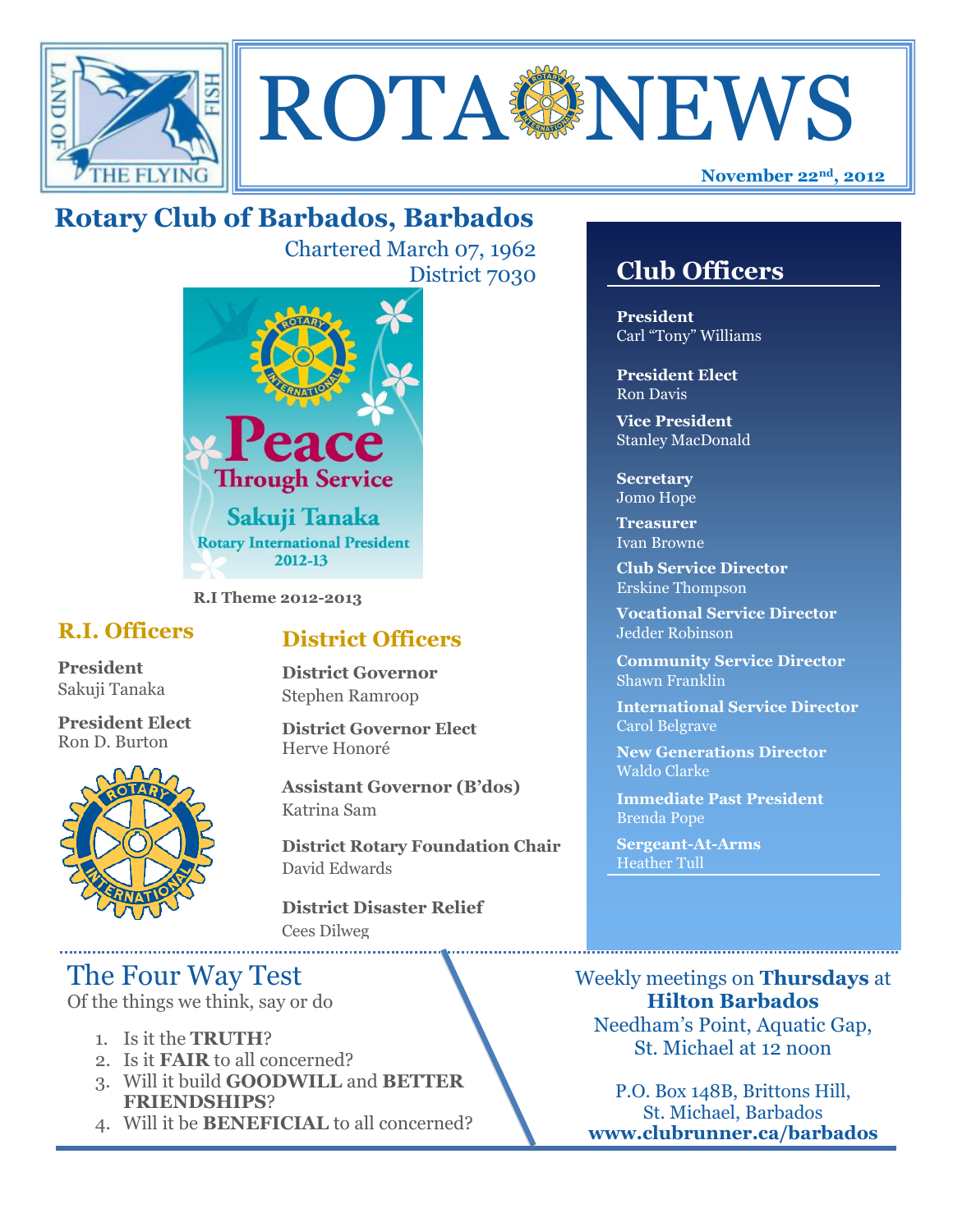## November 21st 2012 **Report on the West Terrace Primary School Repainting Project**

Members who attended:

Carlon Knight (President) Kemar T. Gilkes (Vice-President) Hugh-Victor Browne (Dir. Club Serv.) Sharez Williams (Dir. ISC) Firhaana Bulbulia (Pinned Member) Darion King (Prospective Member)

On Saturday 17th November, 2012 The Rotaract Club of UWI Cave Hill started the repainting project at the West Terrace Primary School and completed phase 1. This project has been slated to be completed on two days, the aforementioned date as well as Saturday 24th November 2012. This project aims to repaint the bathrooms and the lunch area at the aforementioned school.

This past Saturday we were unable to gain access to the bathroom and equipment previously stored at the school for this project. However thanks to Director's Waldo quick thinking and gracious donation of supplies we were able to make head way with this project. The group was able to complete the repainting of lunch area.

Members who were present were productive and used this time to get to know each other a little better and have fun while volunteering, all in keeping with the Rotaract motto; Fellowship through Service.

This project also afforded the club the opportunity to gain some much needed media publicity, allowing the community to see this club aiding the community. The club looks forward to continuing this project this Saturday and we anticipate a greater turn out in our numbers.

**-Kemar T. Gilkes Vice-President (2012-2013) Rotaract Club of UWI Cave Hill**

### **Rotary Foundation meets all BBB standards for charities**

Rotary News -- 8 October 2012

the alleviation of powerful the alleviation of powerful the powerful theory  $\mathcal{L}_\mathbf{p}$ 

The Rotary Foundation meets all 20 standards for charity accountability from the [Better Business](http://www.bbb.org/charity-reviews/national/education-and-literacy/rotary-foundation-of-rotary-international-in-evanston-il-3656)  [Bureau's Wise Giving Alliance.](http://www.bbb.org/charity-reviews/national/education-and-literacy/rotary-foundation-of-rotary-international-in-evanston-il-3656) The standards include categories in governance, measuring effectiveness, finances, and fund raising.

The [Rotary Foundation](http://www.rotary.org/EN/CONTRIBUTE/Pages/ridefault.aspx) is supported solely by volunteer contributions, which enable us to advance world understanding, goodwill, and peace through the improvement of health, the support of education, and

Reminder!

**Senior Citizen's Party – Sunday December 2nd**

**Carols by Candlelight – Sunday December 9th**

Please make a special effort to attend and remember to check the list which was circulated by Rotarian Carl Williams for items required.

# **Meeting Details**

At our Fellowship Meeting held on Thursday, November  $15<sup>th</sup>$ , 2012

Sgt-at-Arms: **PP Anthony Reece**

- Fines \$196.00
- Raffle \$60.00
- Attendance 52%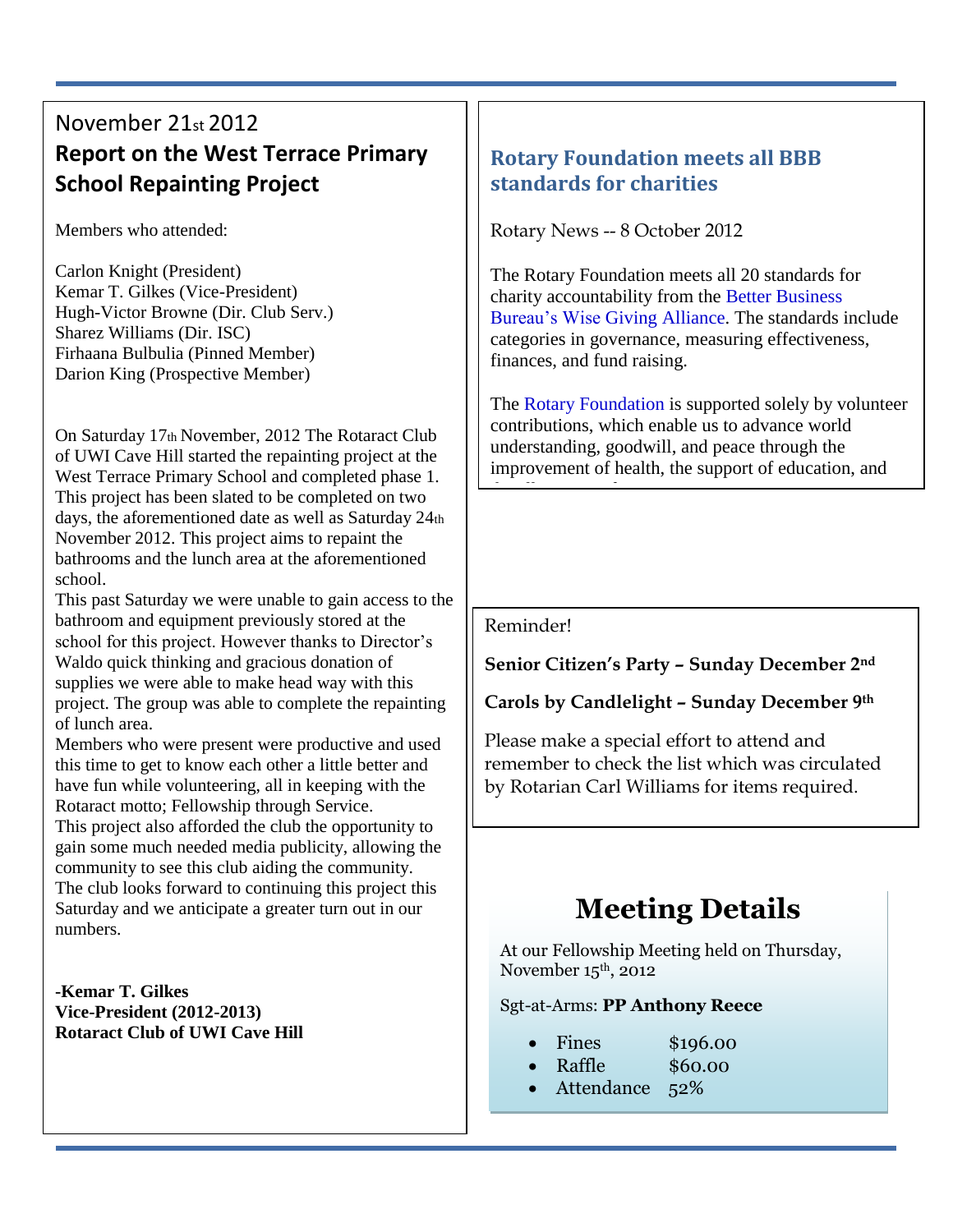#### **What is your vision for a better world?**

The Rotary Foundation enables Rotarians to advance world understanding, goodwill, and peace through the improvement of health, the support of education, and the alleviation of poverty.

#### **Annual Fund**

Support Foundation grants and activities worldwide. Eligible for [Paul Harris Fellow](http://www.rotary.org/en/Contribute/DonorRecognition/IndividualRecognition/Pages/PaulHarrisFellowRecognition.aspx)  recognition. Make a one-time gift or enroll in recurring giving.

#### **PolioPlus Fund**

End Polio Now. Be a part of history and help Rotary achieve a polio-free world. Eligible for [Paul Harris Fellow r](http://www.rotary.org/en/Contribute/DonorRecognition/IndividualRecognition/Pages/ridefault.aspx)ecognition and includes an option to support General Secretary John Hewko's Ride to End Polio. Make a one-time gift or enroll in recurring giving.

#### **Permanent Fund**

Help secure the Foundation of tomorrow. The fund also supports the Rotary Peace Centers. Eligible for [Benefactor r](http://www.rotary.org/en/Contribute/DonorRecognition/IndividualRecognition/Pages/ridefault.aspx)ecognition. Make a one-time gift or enroll in recurring giving.

#### **Rotary Peace Centers**

The Rotary Peace Centers equip future world and community leaders with the professional training and experience necessary to prevent and resolve conflict. Make a one-time or recurring gift to help create a world where peace is possible.

#### **Approved Foundation Grants**

Give to projects funded by an existing Foundation grant.

## **Ways to give**

There are several ways to contribute to Rotary's efforts.

- Gifts to the Rotary Peace Centers
- [Outright contributions](http://www.rotary.org/en/Contribute/WaysToGive/OutrightContributions/Pages/ridefault.aspx)
- Planned giving
- [Donor advised fund](http://www.rotary.org/en/contribute/waystogive/donoradvisedfund/Pages/ridefault.aspx)
- Recurring giving
- [Subscribe to Visions](http://www.rotary.org/en/Contribute/WaysToGive/SubscribeToVisions/Pages/ridefault.aspx)
- [Humanitarian miles](http://www.rotary.org/en/Contribute/WaysToGive/HumanitarianMiles/Pages/ridefault.aspx)
- [Memorial and tribute gifts](http://www.rotary.org/en/Contribute/WaysToGive/memorial_tribute_gifts/Pages/ridefault.aspx)
- [RI credit card](http://www.rotary.org/en/Contribute/WaysToGive/RICreditCard/Pages/ridefault.aspx)

## **Donor Recognition**

The Rotary Foundation provides many opportunities for donors to express their commitment to Rotary's work or to honor a friend or family member through a named or endowed gift.

YOU ARE THE MISSING PIECE.

ROTARY.ORG

- [Naming opportunities](http://www.rotary.org/en/Contribute/DonorRecognition/NamingOpportunities/Pages/ridefault.aspx)
- [Individual recognition](http://www.rotary.org/en/Contribute/DonorRecognition/IndividualRecognition/Pages/ridefault.aspx)
- [Club recognition](http://www.rotary.org/en/Contribute/DonorRecognition/ClubRecognition/Pages/ridefault.aspx)